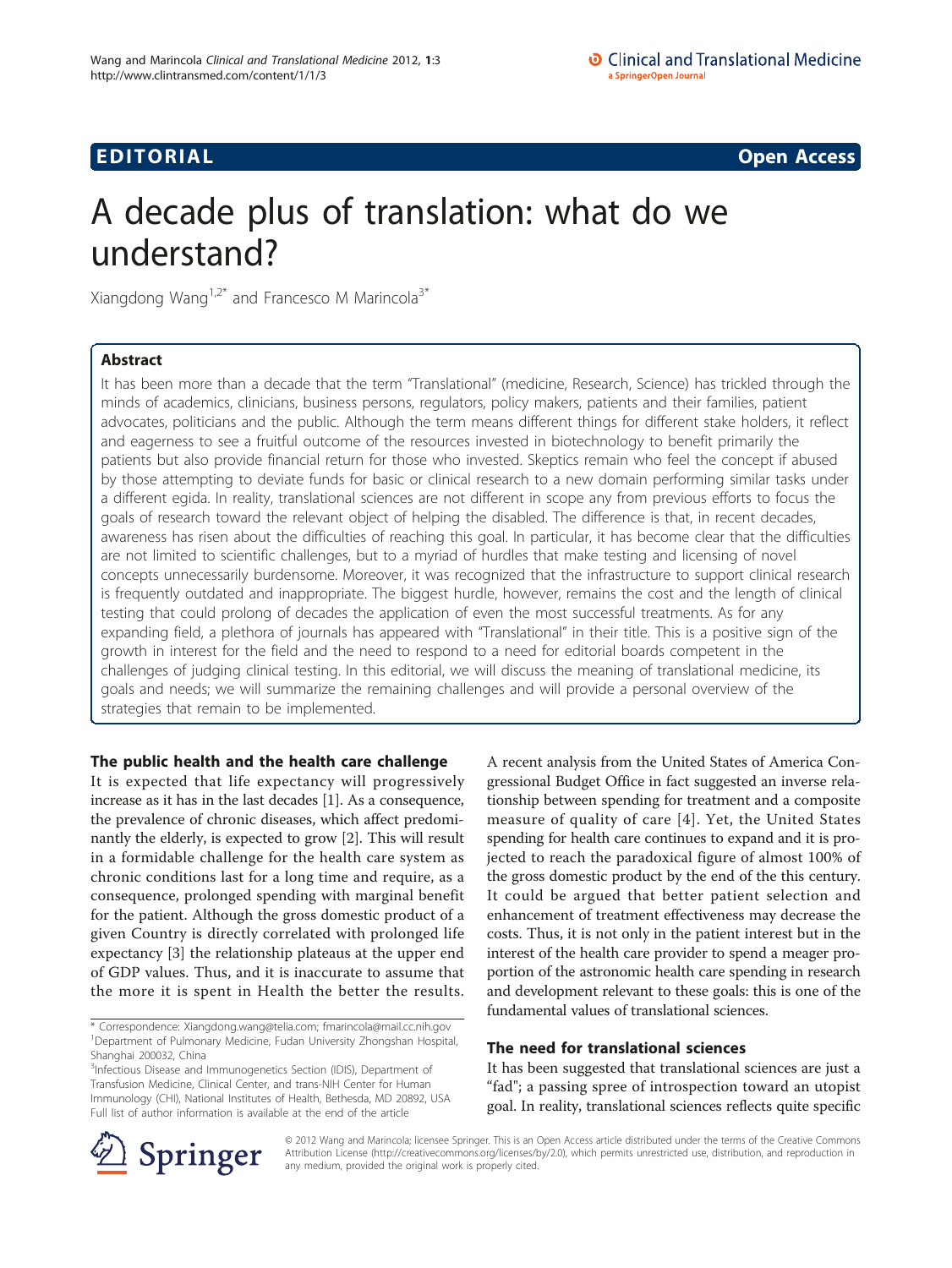needs that will stay relevant (independently of the term used) till they will be met. The need for translational sciences resides in 1) the need to find cost/effective solutions to the treatment of chronic diseases which in turn represent 2/3 of heath care spending in most countries; 2) the high throughput of modern biotechnology exponentially supplying novel diagnostic and therapeutic opportunities requiring efficient testing for their validation in humans; 3) the lack of accurate pre-clinical models and surrogate markers that could speed the testing of candidate products bypassing the overwhelming cost and length of clinical testing particularly for chronic diseases where long term benefit such as survival can be assessed in decades.

### The definition and goals of translational sciences

Translational sciences, also referred to as translational medicine or translational research, are interpreted differently according to the stake holder. For patients, clinicians, heath care providers, it refers to the need of accelerating the capture of the benefit of biomedical research. For the academic, translational sciences refers to the desire of confirming and validating novel concepts and identify new ones. For the commercial sector the term defines a process aimed at expediting the development and commercialization of known entities. It should be emphasized that although coming from a different prospective, the definitions are not mutually exclusive and overlap as they reflect the common need of expediting the discovery and validation process. Thus, we prefer to align the definition of translational sciences with their goals. On our account, the goals of translational sciences are to improve therapeutic outcomes by: validating the potential of novel discoveries while identifying in the process of clinical testing novel concept relevant to human disease through direct human observation. Some feel that the term "translational" was invented to redirect funds from other disciplines without providing any true conceptual advance. It is true that similar terms have been used in the past such as: pre-clinical research, clinical research, evidence-based research, disease-targeted research. And it is true that these terms reflect the same goals. Thus, translational medicine is not pretending to discover new goals and values but its essence resides more in emphasizing the need to enhance the efficiency of discovery validation recognizing the increasing obstacles. As we previously suggested, the goals are not unique to translational sciences, as basic scientists as well as physicians scientist share them; however, translational scientist, perhaps more than other, are focused and have the expertise to indentify and confront the challenges at the interface between basic and clinical investigation proposing integral solutions to increase the efficiency of the process. To quote a previous manuscript of ours: "The traditional goals of biomedical research function as a

substrate for the catalytic activity of translational research that, like an enzyme, is aimed at enhancing the efficiency rather than modifying the process" [\[5\]](#page-2-0).

#### The challenges and potential solutions

We have extensively discussed in the past the challenges to the efficient development and validation of useful therapeutics [\[5](#page-2-0)-[8\]](#page-2-0). We will limit the discussion the most outstanding; the first it the financial support of translational sciences. It should be emphasized that the problem is different for academia and the commercial sector. The commercial sector is not lacking funds but the problem is the containment of the cost of performing broad based clinical trials that could lead to licensing. Thus, the challenge for the commercial sector is reduction in spending. The bureaucratization of clinical research is clearly jeopardizing these efforts unnecessarily and something needs to be done to reduce the burden of clinical experimentation [\[5](#page-2-0)]. Better pre-clinical testing to guide the selection and predict accurately the effectiveness of therapeutics could also decrease costs. Furthermore, the identification of surrogate biomarkers that could predict the long term effectiveness of treatment (on survival) early on during a clinical trial could alleviate the costs but shortening the length of clinical investigations unlikely to be successful. These of course, are not new concepts but they remain a priority and something translational scientists should continue to focus as a priority. Yet, it is our contention that very little is done in clinical investigation to understand the mechanism of action of drugs in humans and identify causes of failure. We believe that clinical trials are still conducted sparingly with the minimal goal of testing clinical effectiveness as dictated by regulatory agencies to justify licensing but with little intent to identify causes of failure of a given treatment. In particular, little use is done of high throughput technologies that could provide mechanistic insights beyond those predicted by the trial conceptualization. We strongly believe that the bedside-to-bench direction of translational sciences remains under appreciated [\[8,9\]](#page-2-0).

For academia the challenges are different and revolve around lack of funding; the proportions between spending to test a new concept in experimental settings are logarithmically less than those spent to validate the same further in the clinics. Few hundred thousand dollars may help a basic scientist provide a proof of concept that a new strategy is worth being investigated in the clinics; this is little money compared to the billions of dollars spend by the commercial sector to license a product. Yet, such funding is not easy to obtain. We suggest that the solution is not to compete with other academic entities such as the basic sciences but rather to identify alternative sources through public education [\[10](#page-2-0)] and through partnership with the commercial sector [\[11](#page-2-0)]. Indeed, academia can provide broader support to biotechnology